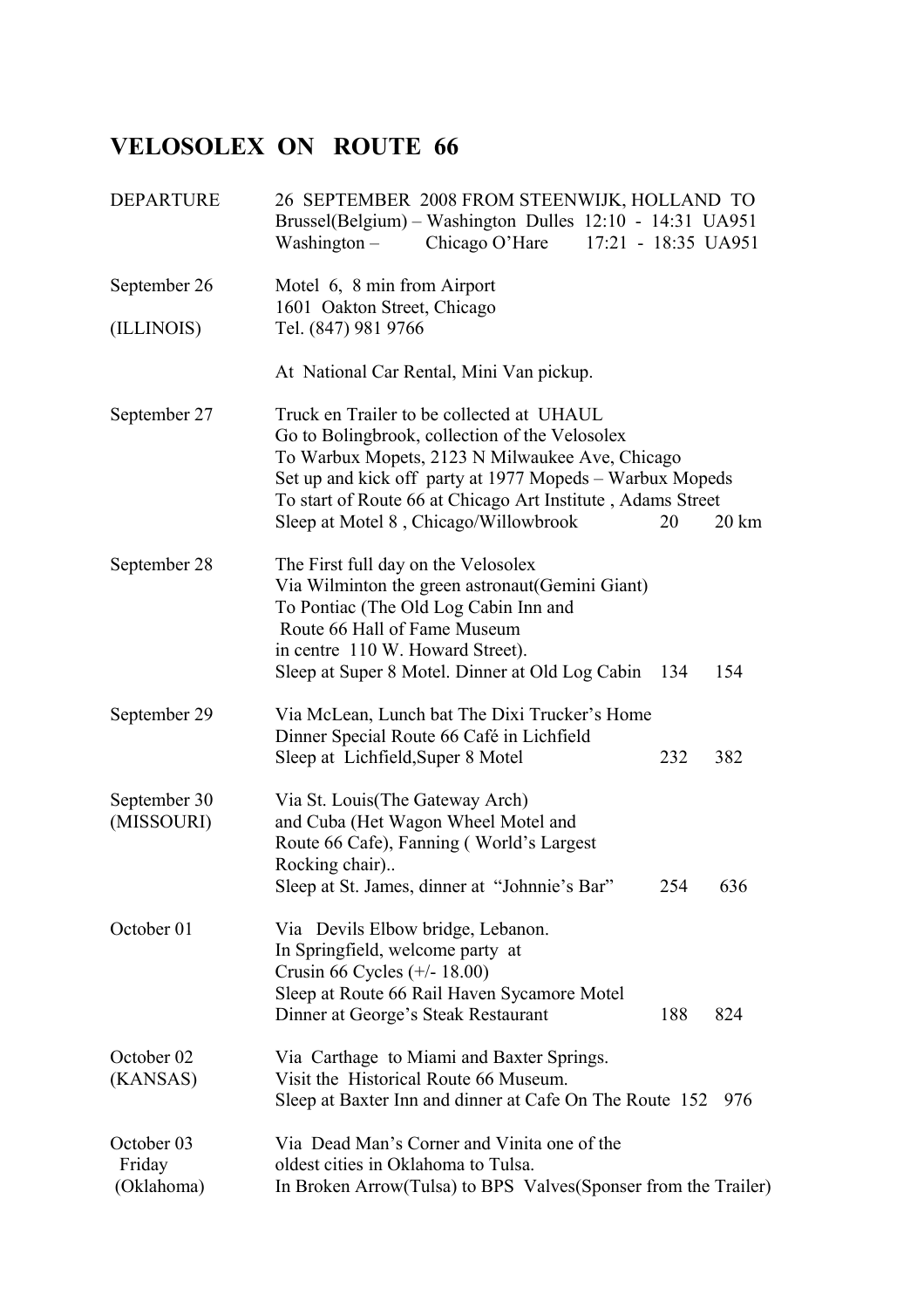|                         | and Oseco (sponser part of Truck and<br>get food and drinks))<br>Sleep at Dessert Hills Motel, 11 <sup>th</sup> street                                                         | 168 | 1144 |
|-------------------------|--------------------------------------------------------------------------------------------------------------------------------------------------------------------------------|-----|------|
| October 04              | Via Stroud (Het "Rock Cafe") lunch<br>To Oklahoma City<br>Sleep at Comfort Lodge                                                                                               | 216 | 1360 |
| October 05              | Day of rest in Oklahoma City                                                                                                                                                   |     |      |
| October 06              | To Elk City – Het National Route 66 Museum<br>Sleep at Flamingo Inn                                                                                                            | 232 | 1592 |
| October 07<br>(TEXAS)   | Via Shamrock (U-Drop Inn)<br>To Amarillo (Cadillac Ranch)<br>Who get's a free 72 Oz Steak at<br>"Big Texan Steak House"                                                        | 197 | 1789 |
| October 08              | At Adrian, geographical midpoint                                                                                                                                               |     |      |
| (NEW MEXICO)            | "Midpoint Cafe and gift shop"<br>Sleeping at the "Blue Swallow Motel"<br>in Tucumcari                                                                                          | 184 | 1973 |
| October 09              | Via Santa Rosa to Santa Fe<br>Sleep at "El Rey Inn"<br>Dinner at the Flying Tortilla                                                                                           | 288 | 2261 |
| October 10<br>Friday    | To Albuquerque<br>Dutch TV crew is joining us for rest of Route 66<br>Welcome party at "Centaur Cycles and Scooters"<br>Sleep at "Stardust Inn"<br>Dinner at "Route 66 Diner". | 100 | 2361 |
| October 11              | To Gallup "World Capitol of the Indians"<br>Sleep at El Rancho Hotel & Motel.                                                                                                  | 248 | 2609 |
| October 12<br>(ARIZONA) | Via detour to Holbrook<br>Sleep at "Wigwam Motel"<br>Dinner we will find a place                                                                                               | 201 | 2810 |
| October 13              | Via Meteor Crater and Twin Arrows<br>to Flagstaff.<br>Sleep at "Travel Inn Hotel"                                                                                              | 194 | 3004 |
| October 14              | Day of rest.<br>Or you can visit the "Grand Canyon"                                                                                                                            |     |      |
| October 15              | Via Williams (Lunch) to Kingsman.<br>Lots of places to sleep and dine.                                                                                                         | 253 | 3257 |